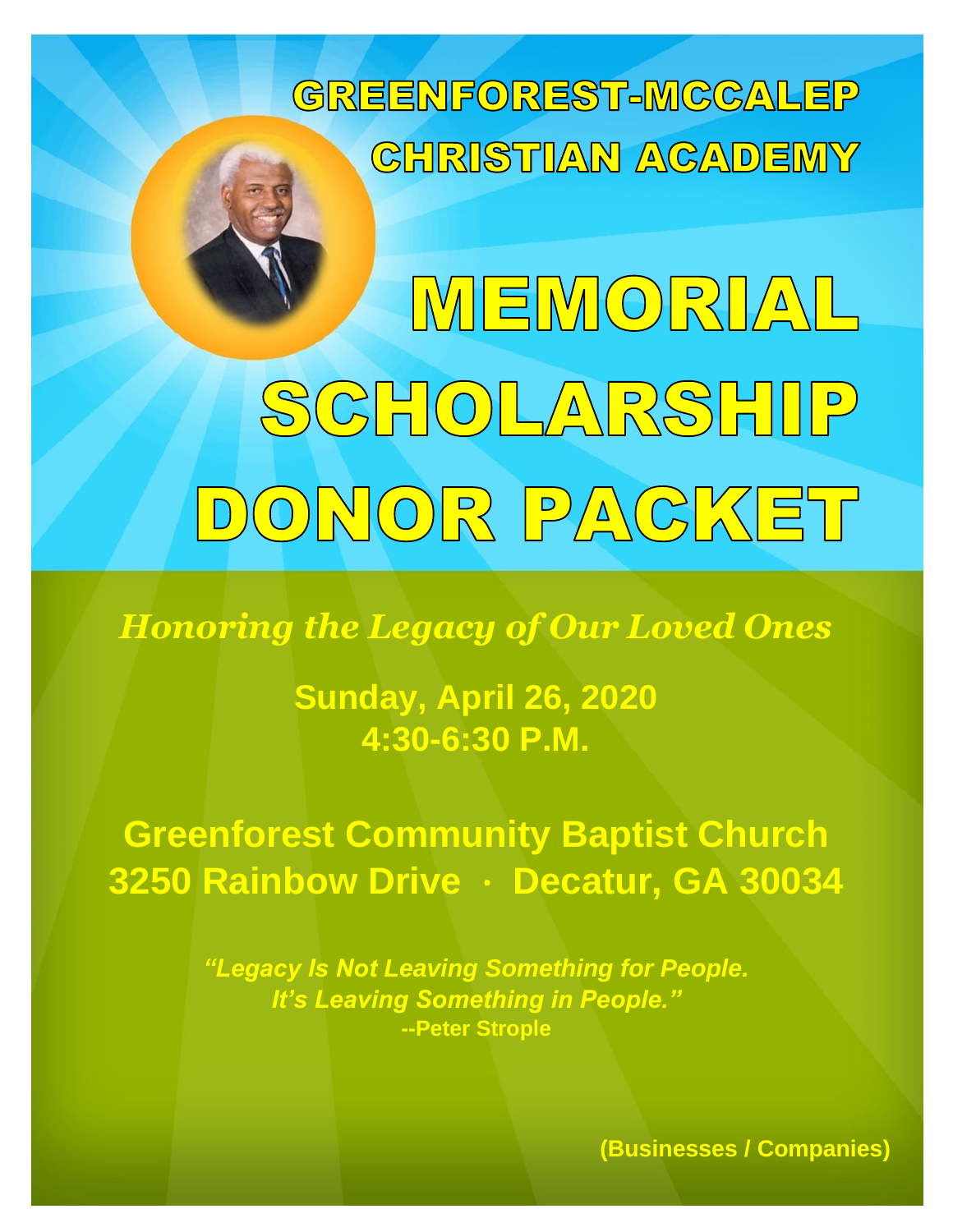## **Greenforest-McCalep Christian Academic Center**

3250 Rainbow Drive, Decatur, Georgia 30034 (404) 486-6737 • www.greenforestacademy.org



#### *Academic Excellence – God's Way*

Dear Friend:

The Greenforest-McCalep Christian Academic Center (GMCAC) located in South DeKalb County was founded in 1989 by the late Rev. Dr. George McCalep, Jr. This premier private school provides a quality, well-rounded education (spiritual, moral, academic and social) from Pre-K3 Through 12 th grade. The students consistently score above average on state and national standardized tests. Overall, the school has a 100% graduation rate and a 100% college acceptance rate.

Presently, we are planning our third annual Greenforest-McCalep Memorial Scholarship Fundraising Drive. We have two primary goals for this initiative. The first is to raise funds for scholarships for deserving students, and the second is to solicit donors to pay homage to the legacy of loved ones who have passed on, while recognizing those in our businesses community that support us in this effort.

We are asking business/company donors to support our scholarship initiative by purchasing an ad which will be published in a memorial booklet that we will distribute during our culminating Memorial Service on **Sunday, April 26, 2020**, at **4:30 p.m.** In recognition of their support, names of all businesses/companies that purchase ads will be displayed on-screen during a given time at the service. Further, each donor will be acknowledged on the supporter page on the Academy's website.

Please join us in this effort by purchasing a business/company ad at one of the levels listed in the attachment. If you need additional information, feel free to contact Ms. Carolyn Trammell at GMCAC, 404-486-6737.

You may submit your ad with payment by using the attached donor form or by going to our website and following the directions. The ad and payment are due by **FRIDAY, APRIL 3, 2020**.

Thank you in advance for your support and generosity, as well as your assistance in continuing to provide a first class education experience for student matriculating at our Christian Academy.

Sincerely,

*Millicent Black*

Millicent Black, PhD Headmaster/Principal

501 (c) Organization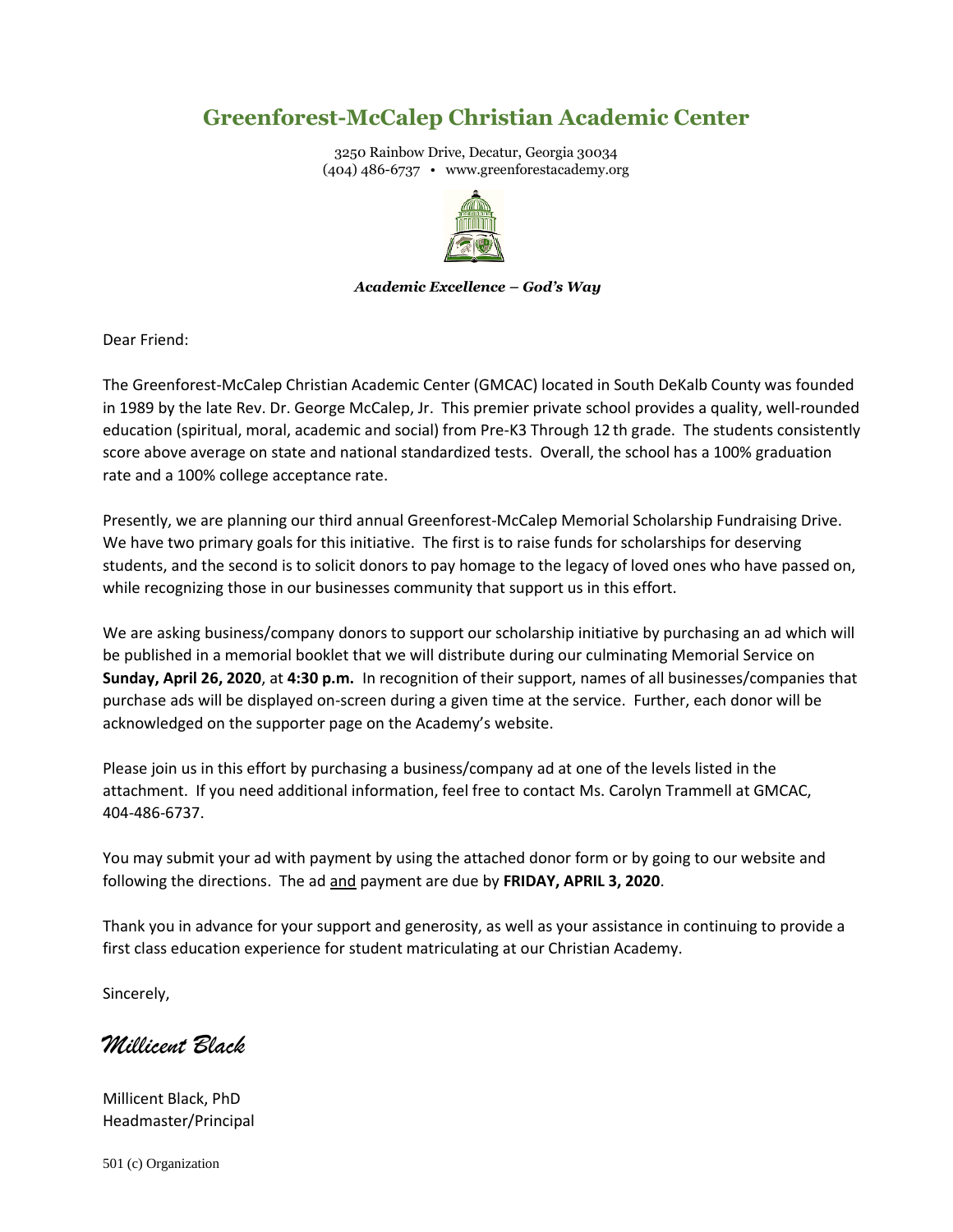### **Greenforest-McCalep Christian Academic Center**

3250 Rainbow Drive, Decatur, Georgia 30034 (404) 486-6737 • www.greenforestacademy.org



*Academic Excellence – God's Way*

**~**

### *Third Annual Greenforest-McCalep Memorial Scholarship Fundraiser*

### **Businesses/Companies Sponsorship Levels**

#### *Platinum - \$400.00 or more*

Full-Page Ad in Memorial Booklet Name Engraved on Plate and Placed on "Donor Honor Roll" Plaque Displayed at Greenforest 1 Copy of Memorial Booklet\*

*Gold - \$200.00*

Half (1/2) Page Ad in Memorial Booklet 1 Copy of Memorial Booklet\*

#### *Silver - \$100.00*

Quarter (1/4) Page Ad in Memorial Booklet 1 Copy of Memorial Booklet\*

#### *Bronze - \$60.00*

Business Card Size (1/8) Page Ad in Memorial Booklet 1 Copy of Memorial Booklet\*

*All businesses purchasing an ad will have their name displayed on screen at given a time during the Memorial Service in recognition of their support.*

\*Additional copies of memorial booklet will be available for purchase.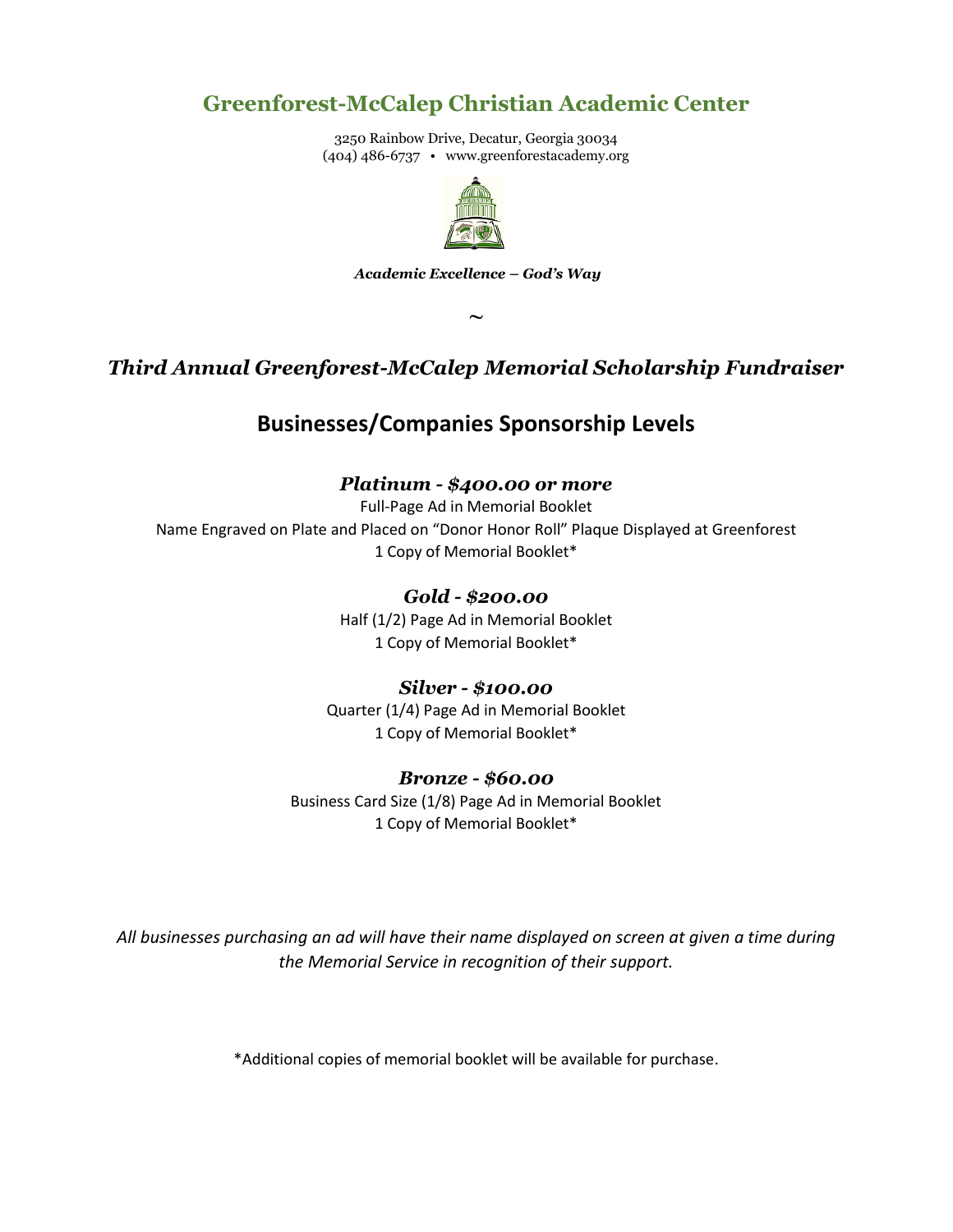